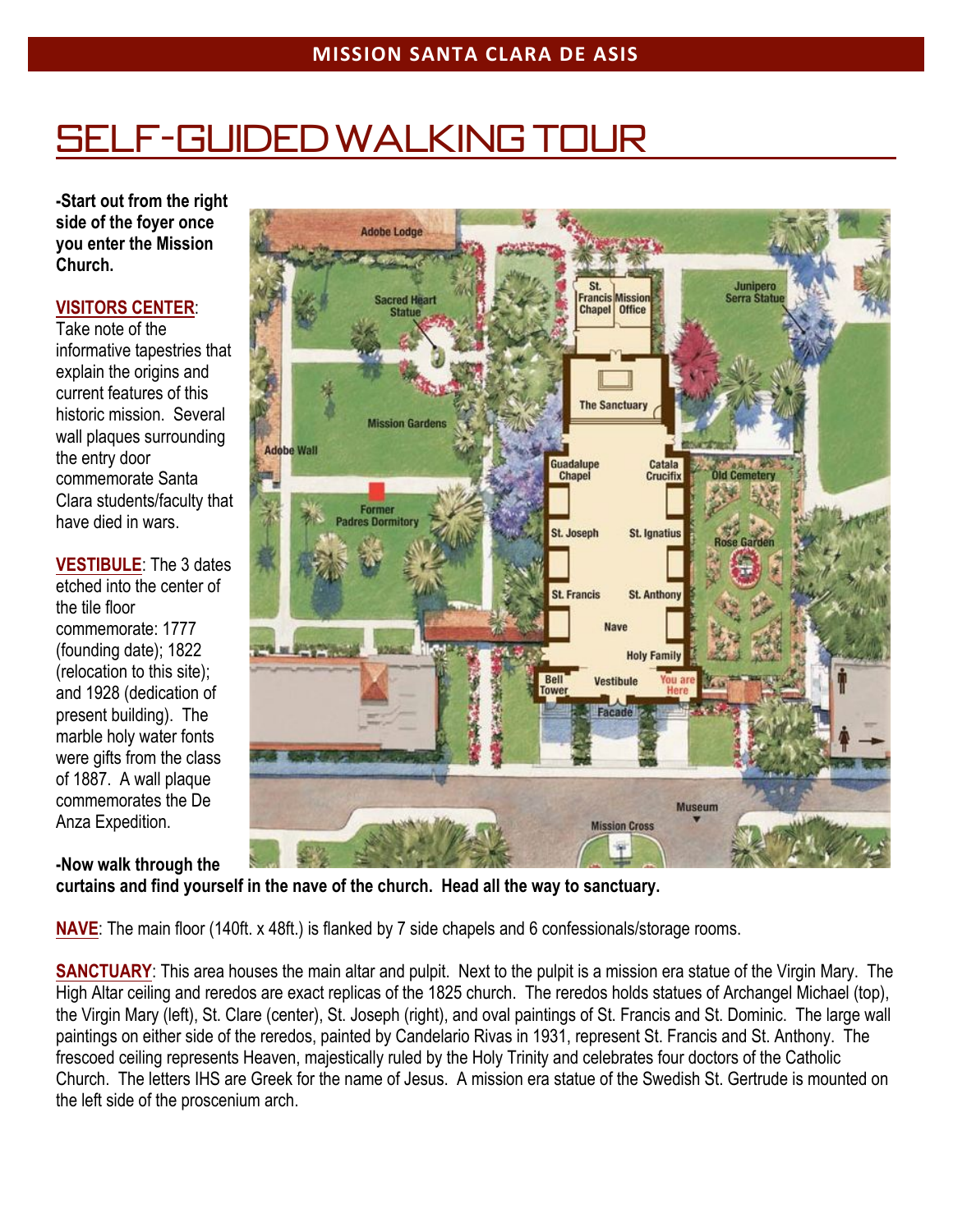#### **-To continue, head right along the north wall of the nave.**

**CATALA CRUCIFIX**: This life size crucifix, carved in Mexico and brought to the Mission in 1802, was thankfully saved from the 1926 fire. It is called the Catal**á** Crucifix, after Padre Magin Catal**á**, an early Franciscan padre revered by the Ohlone. To the left of this chapel is the headstone for Fr. John Nobili, S.J., the founder of Santa Clara College.

**ST. IGNATIUS**: This chapel is dedicated to St. Ignatius of Loyola, the founder of the Jesuit Order. To the left of this chapel is the headstone for James Murphy, son of the pioneer family that founded the City of Sunnyvale and one of the first students to attend Santa Clara College.

**ST. ANTHONY**: This chapel honors St. Anthony of Padua, the first follower of St. Francis. On the side hangs a portrait of St. Cajetan (Cayatano in Spanish), an Italian Renaissance church reformer and contemporary of St. Ignatius.

**HOLY FAMILY**: The former baptistery. This impressive painting painted by Riva Giuseppe Bergamo in 1889 portrays the Holy Family of Jesus, Mary, and Joseph juxtaposed with God the Father, God the Son, and God the Holy Spirit. It originally graced the altar of the adjacent brick student side chapel and was saved from the 1926 fire.

### **-To continue, cross the nave and head to the south wall, working your way back to the sanctuary.**

**ST. FRANCIS:** This chapel is dedicated to St. Francis and has statues of St. Collette and St. Francis of Solano, both salvaged from the 1926 fire. A mission era statue of St. Francis adorns the center. The display within the reredos of the altar houses a relic of St. Junipero Serra, founder of the 21 Missions of Alta California.

**ST. JOSEPH**: This chapel honors St. Joseph, stepfather of Jesus and patron saint of SCU. It is also the original site of Fr. Catal**á**'s private cell. The current mission building is much wider than the original and it was here that the padre's wing would have attached to the previous adobe structure.

**GUADALUPE**: This chapel is dedicated to "Our Lady of Guadalupe" and features a direct reproduction of the famous image miraculously imprinted on Juan Diego's sarape. Above is a smaller, much older painting of "Our Lady, Refuge of Sinners", one of the more notable mission era artifacts salvaged from the 1926 fire, along with the two statues that represent Mary's parents, St. Joachim and St. Ann. To continue the tour, head outside the front doors and head to the Mission Cross.

### **-Head back towards the foyer and outside the main doors to continue. Straight ahead you will find the Mission cross.**

**MISSION CROSS**: Contained within the base of the standing cross is reported to be a sample of the original 1777 cross that was moved from site to site. It is encased for its protection.

### **-Looking back at the Mission, you'll find the following points of interest:**

**FAÇADE STATUES**: The statues on the façade are bronze replicas of the earlier pear wood statues carved in Oberammergau, Germany. From the left to right, they are: St. John the Baptist, St. Clare, and St. Francis. These statues replaced the original frescoes that adorned the 1825 façade.